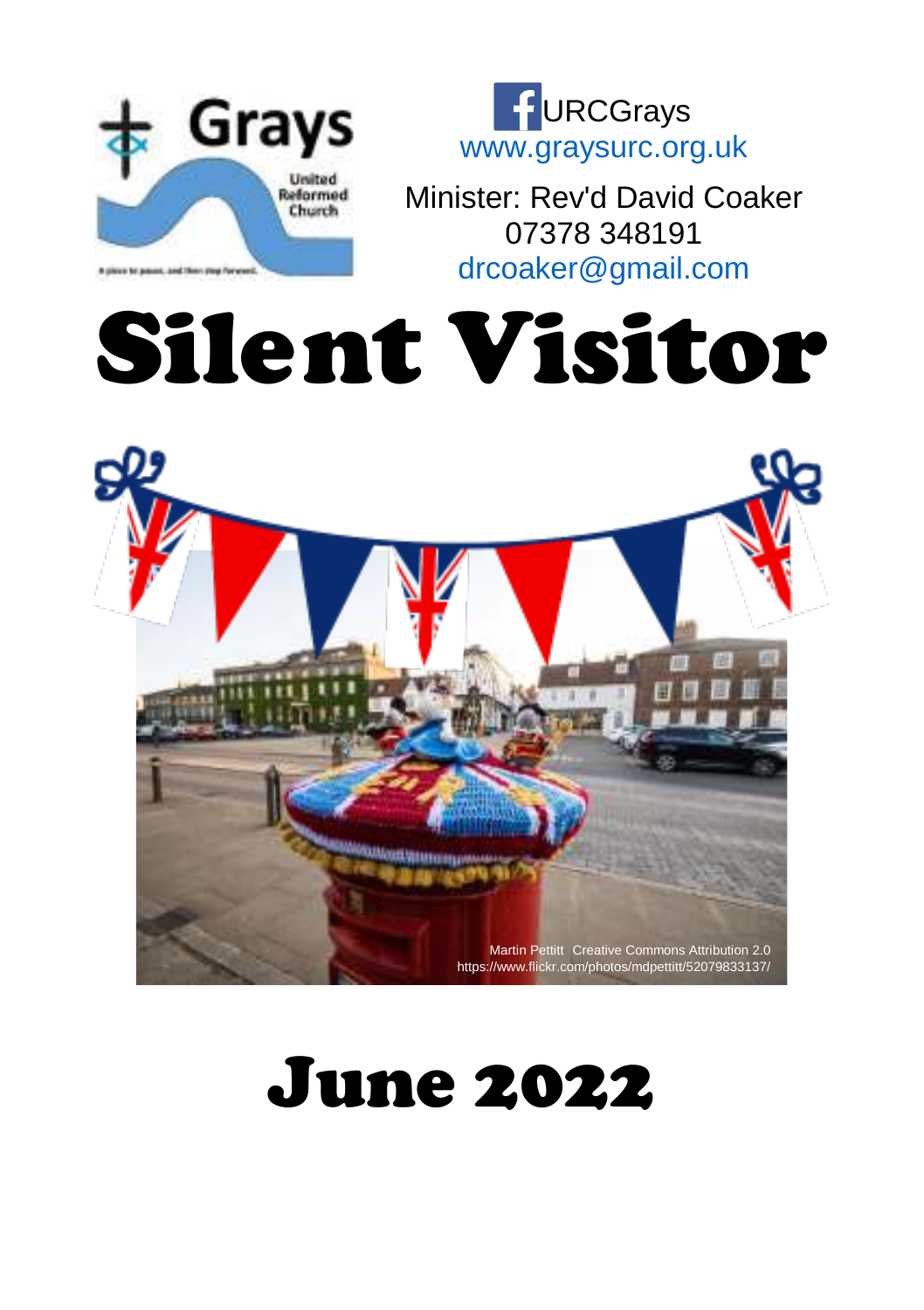



# Thursday 16<sup>th</sup> June 2022 3.30pm

## **Grays United Reformed Church**

Bradleigh Avenue RM17 5XD

Fun activities for all ages Exploring Stories from Bible Share afternoon meal together

**\$27727777** 

Please call, text or email to book 07806739959 Email graysurc@gmail.com No charge, donations gratefully received. Children must be accompanied by an adult.

www.graysurc.org.uk

Find us on **Facebook URC Grays**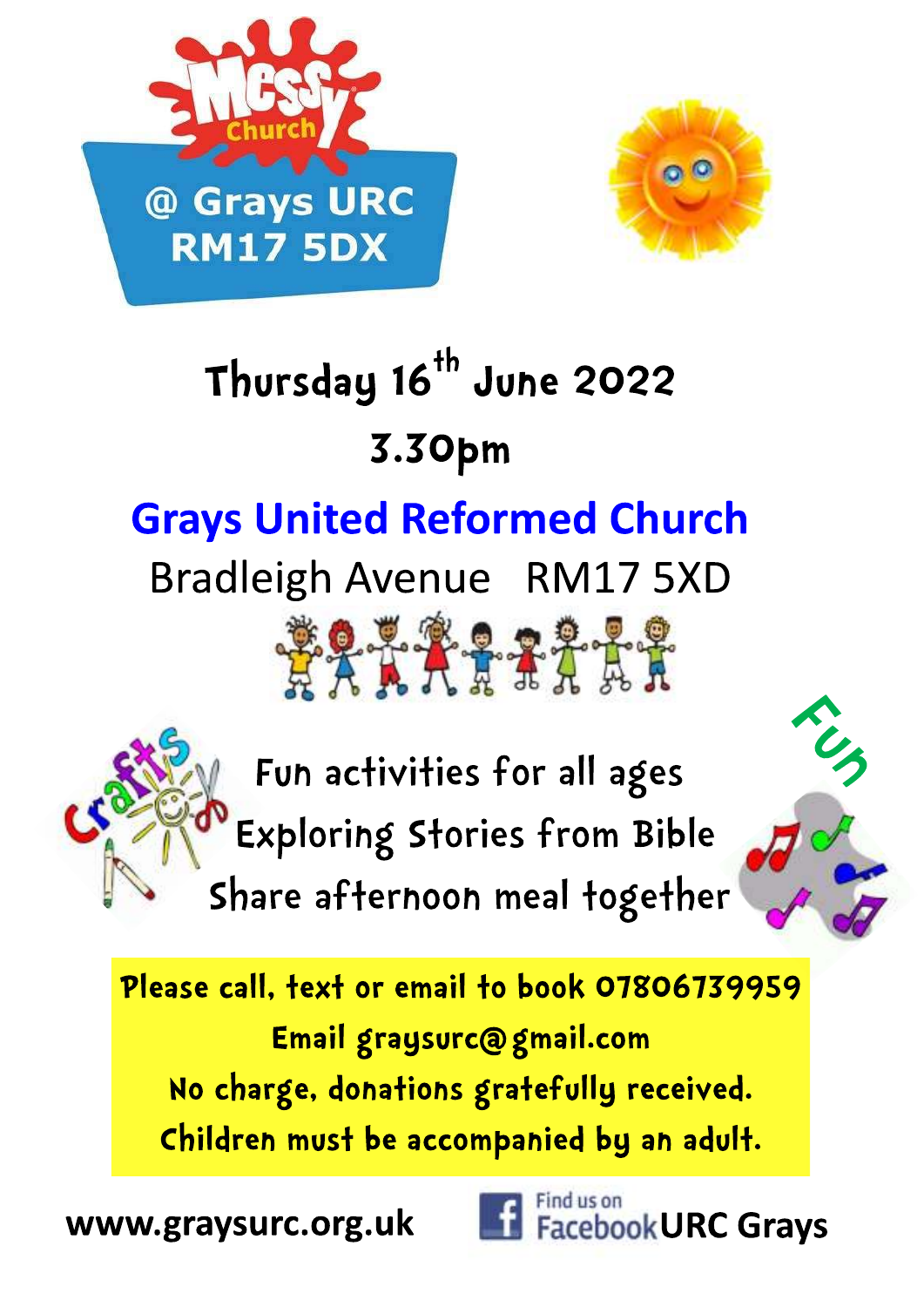#### **Grays United Reformed Church** - **Worship Plan**

| <b>Date</b> | Lead by             | <b>Time</b> | <b>Notes</b>             |
|-------------|---------------------|-------------|--------------------------|
| 12.06.22    | David Coaker        | 10.30am     | <b>Baptism</b>           |
| 19.06.22    | Kathryn Taylor      | 10.30am     |                          |
| 26.06.22    | David Coaker        | 10.30am     | Parade                   |
| 03.07.22    | David Coaker        | 9.30am      | <b>Young Families</b>    |
|             | David Coaker        | 10.30am     | Communion / CM           |
| 06.07.22    | <b>David Coaker</b> | 11.00am     | <b>Dementia Friendly</b> |

To help us run smoothly on a Sunday morning a member of the elders' meeting will be on duty each week:

| <b>Date</b> | <b>On Duty</b>      | <b>Communion</b>    |
|-------------|---------------------|---------------------|
| 12.06.22    | Alf Pryer           |                     |
| 19.06.22    |                     |                     |
| 26.06.22    | TBD.                |                     |
| 03.07.22    | <b>Elaine Barcz</b> | <b>Elaine Barcz</b> |

**Community Café:** Wednesday 10am-12noon – all are welcome! Dementia friendly worship: 11am first Wed of month

**Elders' Meetings:** Wed **22nd & 29th June**, 12.30 for 1pm start.

**Elders' Meeting:** Denise Beckley has been co-opted onto the elders' meeting and her name will go to CM for election.

**Worship Team**: the next meeting will be on **Fri 17th June** between 10am-12noon.

**Baptisms** – we are delighted that our worship will include baptisms on 12<sup>th</sup> June of Tekla & Sandor Zaveczki, 17<sup>th</sup> July of William Speight, and on the 4<sup>th</sup> September of Bethia Flemmings.

**July / Aug SV** - If you could please email or phone through your contributions by **Friday 1st July** to David.

**Church Meeting:** Sun **3rd July** following worship.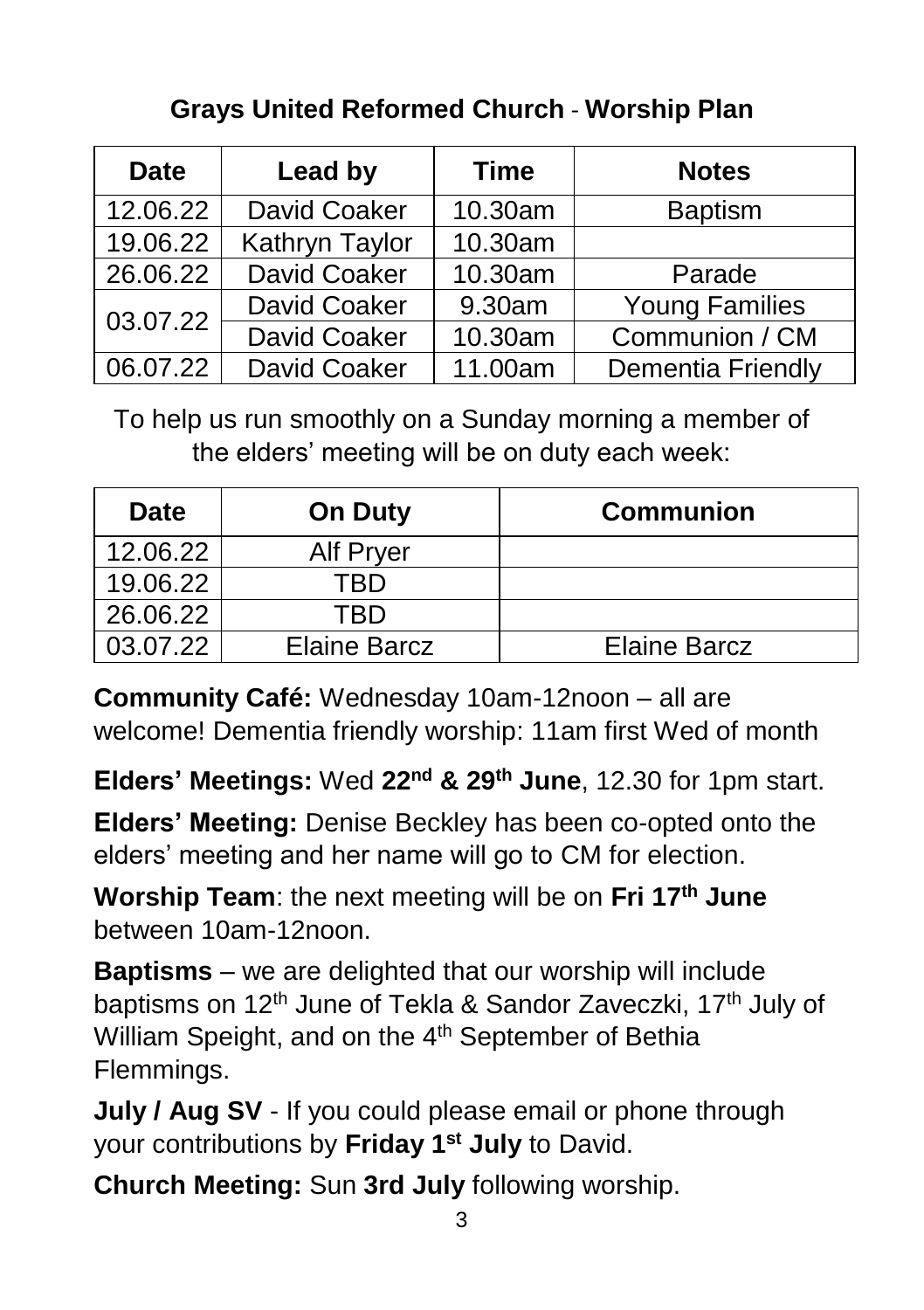#### **The glory of Creation in Psalm 104:24–34, 35b**

The awesomeness of Creation, the intricacy of Evolution, the complexity of Quantum, the sophistication of Cells, the ingenuity of Eco-systems, the creativity of our Planet, the swirl of Galaxies and the infinity of the Universe. All this and more can point us towards God. The infinitesimal and infinite, the simple and sophisticated, the ordinary and extraordinary, express a wisdom born in the moment of Creation. The Big Bang setting the laws for our reality.

We strive to comprehend, to master, to bend to our will, but it still surprises us. In the infinite within us, below our feet, under the sea, on the air and beyond our atmosphere there is much we have discovered, but we can ever discover everything, observe everything, know everything? How can a single life encompass all that is, was and will be?

Creation declares the glory of God, and will endure forever. Whilst tectonic plates move, earthquakes shudder and volcanos erupt, and while life endures – glory will be given to God. So, for my part, I will join in the song of Creation. In, through, and with my life, I will seek to give glory to God. May my thoughts, intentions and actions be pleasing to God. I give thanks, praise and I rejoice in God.

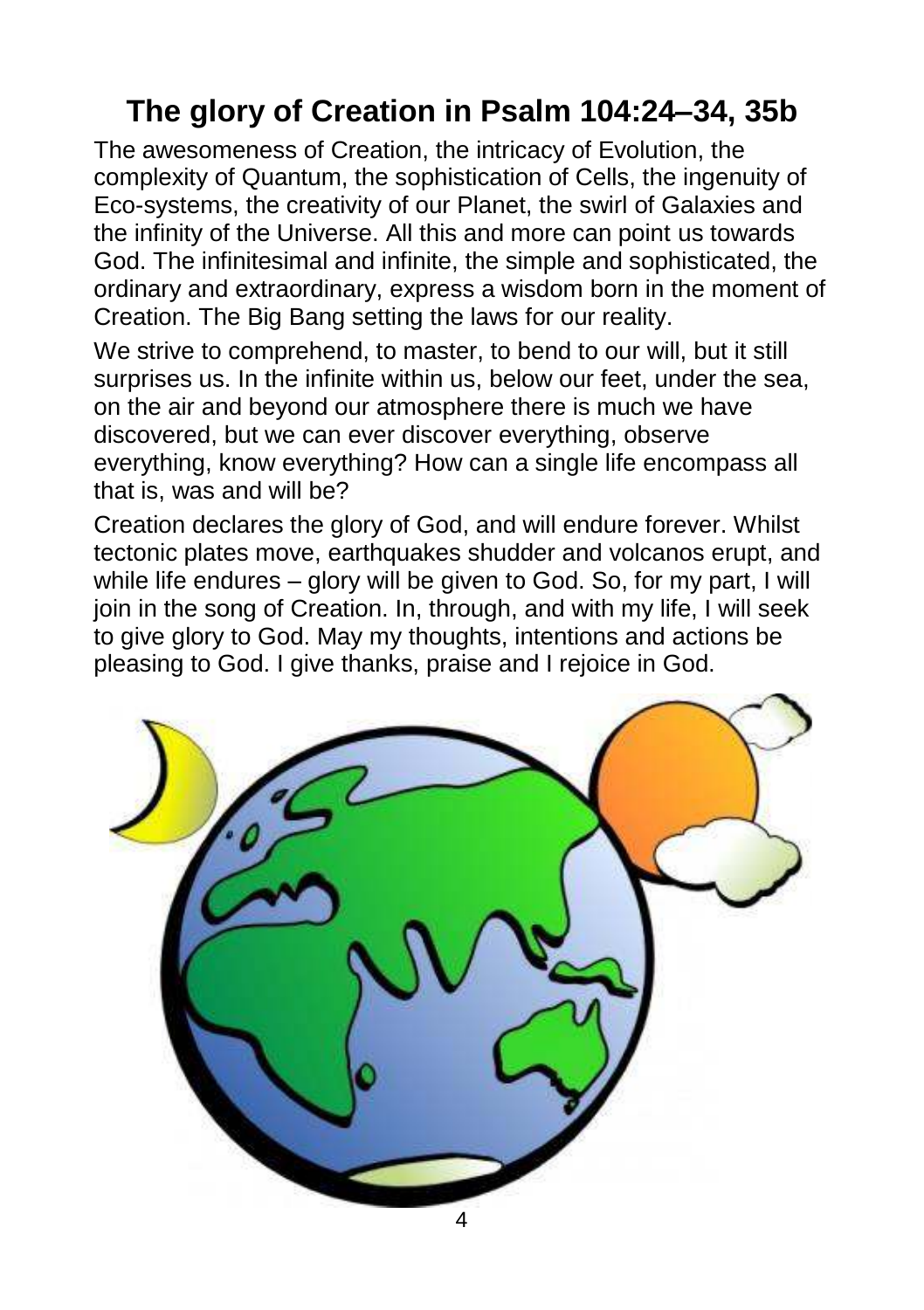## **Platinum Jubilee**

I'm going to find it a bit difficult to reflect upon the Platinum Jubilee celebrations as I was in France! We did watch a bit of the concert on iPlayer when we got back, and it does seem as though it went well.

However you marked this moment, I pray you found space for celebration, thanksgiving and reflection.

Seventy years is a very long time, and the video compilations of the Queen's life remind us of that and of how the world has changed. There is so much of what we take for granted today that was science fiction when she was crowned.

For most of us, we will not have experienced anyone else as our monarch. The nature of our unwritten constitutional monarchy has developed over time and will continue to do so. Society has also changed dramatically over this time and has affected how we see ourselves as British citizens and our relationship with the monarchy and those in positions of authority.

For want of a better description, I am a pragmatic royalist. I rile against privilege and inherited positions but, whilst believing in democracy, react against some of our prime ministers who have tried to act more like presidents. If we were starting from scratch, I'd be a republican but, as we are where we are, I'm glad that we are served by such a person as Queen Elizabeth.

#### **With every blessing,** *Rev'd David R. Coaker*

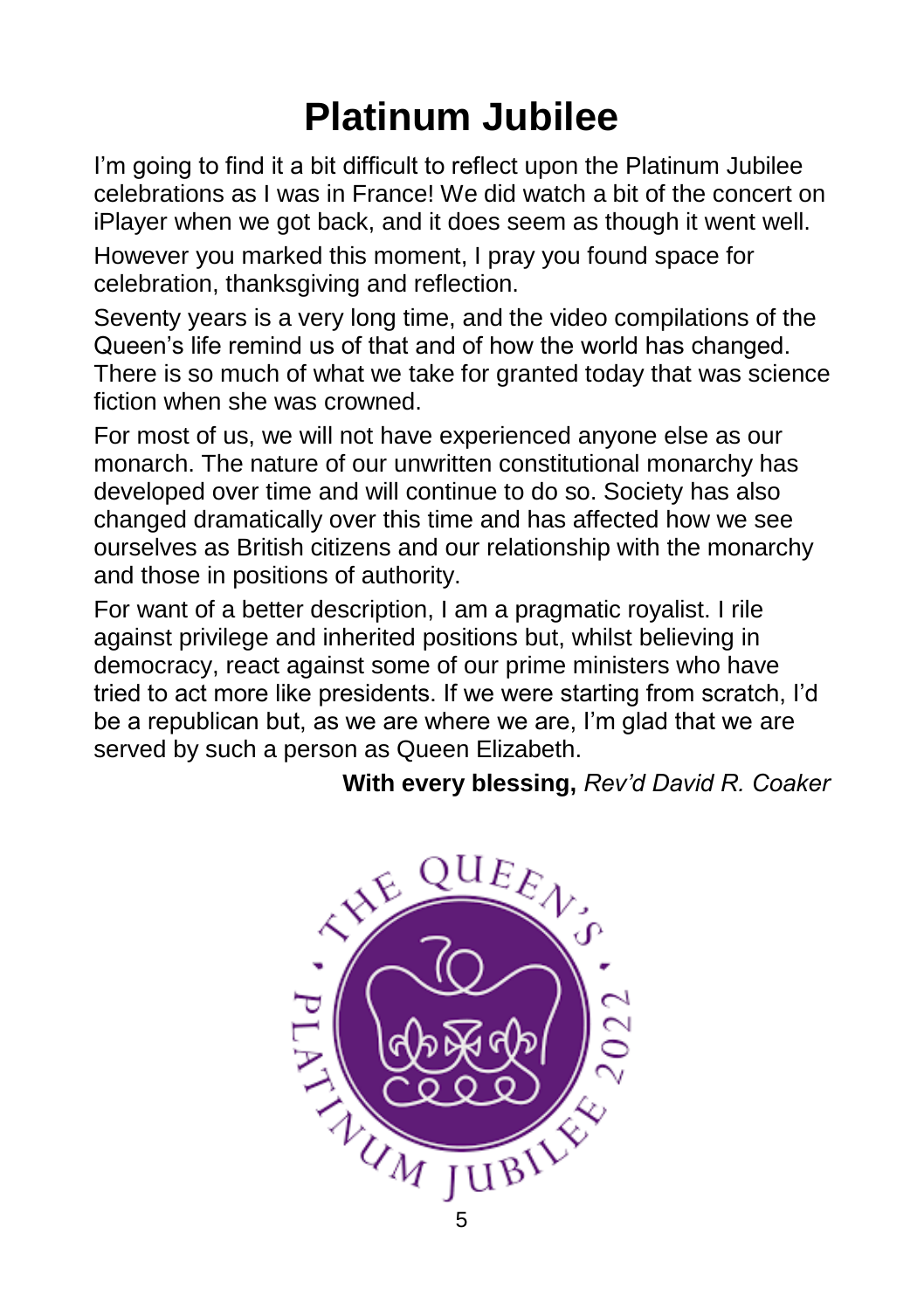#### United Reformed Church **Commitment for Life** May/June 2022 **MOVING STORIES**

Committed to supporting our global partners in:

#### **BANGLADESH**

A partner we support is ActionAid. They do outstanding work, like helping 10-year-old Jesmin who lived on the streets of Dhaka.

Jesmin's family was so poor they barely had anything to eat. Now Jesmin lives in an ActionAid funded 'Happy Home' - where she can enjoy a proper meal, learn, and play with other girls, and gain skills for the future, safe from harm.

"When I used to live on the street, boys used bad words against me and they were beating me," Jesmin said. "So, my understanding is girls are not safe on the streets. "Now I love living in Happy Homes. I can eat healthy food regularly. I've learned to make necklaces, bracelets, anklets, and I can do embroidery. And I can study. I am in class 5. My favourite subject is Social Science and English."

Thank you for your prayers, advocacy, and generosity in support of remarkable young people like Jesmin, who thrive if given a chance.

#### **ZIMBABWE**

The Revd Wilbert Sayimani is a URC minister in Bournemouth, with extensive links to Zimbabwe. Recently, Wilbert submitted a grant application for the installation of a solar geyser for the school, which was, I'm pleased to report, successful. Wilbert wasted no time in purchasing the geyser and having it and installed.

He writes: 'I would like to thank Commitment for Life so much for the grant you gave to Falcon School in Zimbabwe for the provision of Green Energy. I forwarded the money to the school the moment it got to me, and they did not waste time. The very next day they had a Solar Geyser installed for the school. They now have hot water.

'Of priority on my list is the installation of solar energy so they can bring computer lessons and power to the school. Computer Lessons are now part of the school and government curriculum and yet this

school is still far from achieving this all because of lack of electricity.'

Your support for Commitment for life makes a big difference!

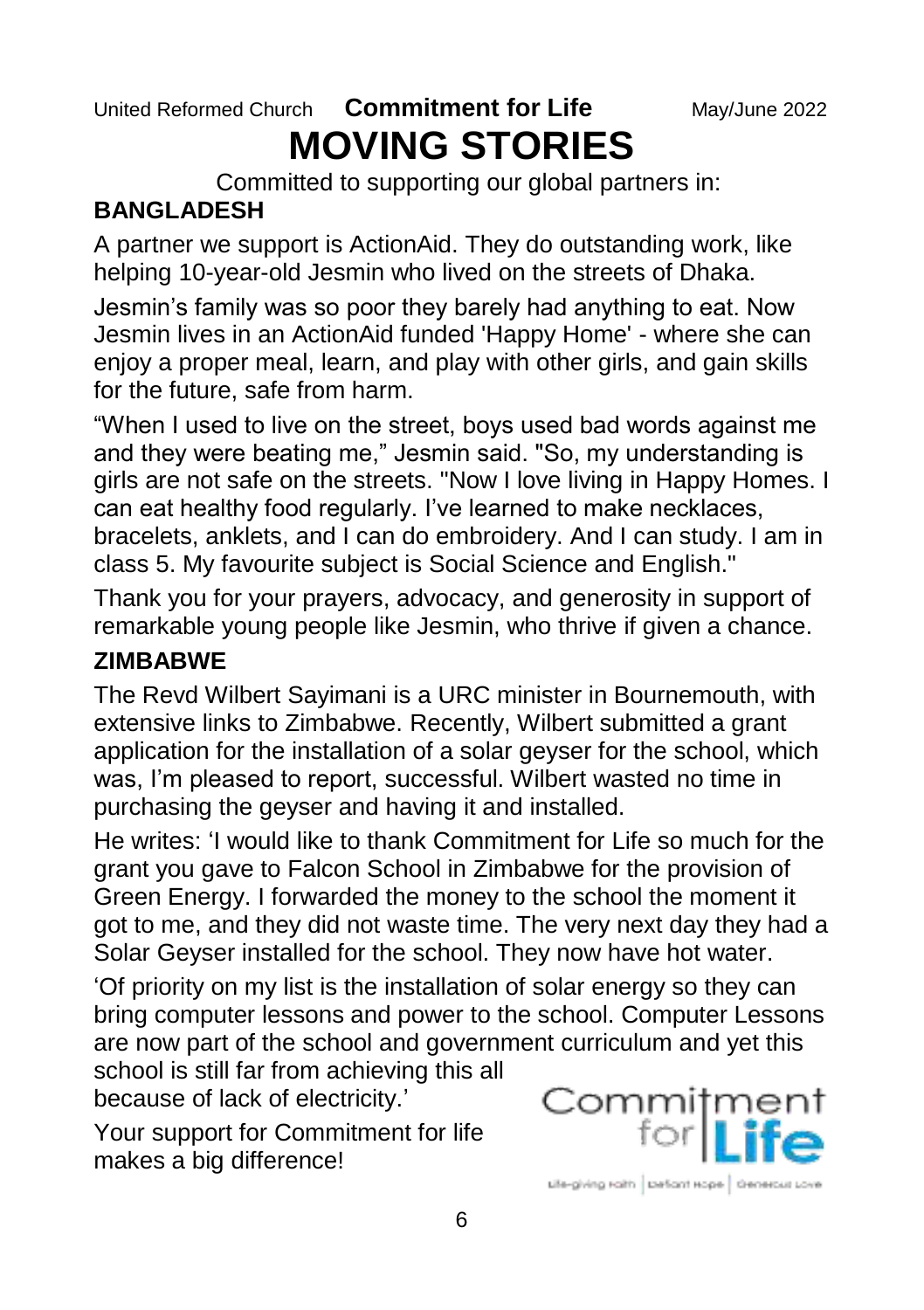#### **PALESTINE/ISRAEL**

Since 1967, Israeli checkpoints have been a common feature of the occupation. Of course, if you go on a standard 'pilgrimage' to Bethlehem, you might not notice going through the checkpoint because tour buses are simply waved through. But for most Palestinians, these barriers have become progressively more constraining of their movement. Members of the 2019 URC educational trip to IOPT had a taste of this in Hebron(see photo.)

Gaza has effectively been sealed off. It is extremely difficult to obtain a permit to leave or enter Gaza without a compelling justification. In the West Bank, there are over 700 holdups: from 60 or so military checkpoints to earth mounds and concrete blocks across roads to restrict or thwart movement by Palestinians. The cumulative effect of corralling Palestinians into approximately 190 enclaves, surrounded by settlements, settler-only roads and checkpoints renders the free movement of people and goods impossible for some, and for those able to travel, stressful, uncertain, expensive and time consuming.

Such restrictions violate International Human Rights Law. They cause significant human suffering. They separate families. They throttle the Palestinian economy and can turn a journey that ought to take ten minutes into a major schlepp that could take hours.

Commitment for Life fully endorses the Christian Aid report, Where is Palestine? We make every effort to bring about a just and

peaceful resolution to the ongoing oppression of ordinary Palestinians. Your support is deeply appreciated by our partners in Israel and Palestine.

*Members of the URC held up at a military checkpoint, Hebron 2019. Photo Ray Stanyon*

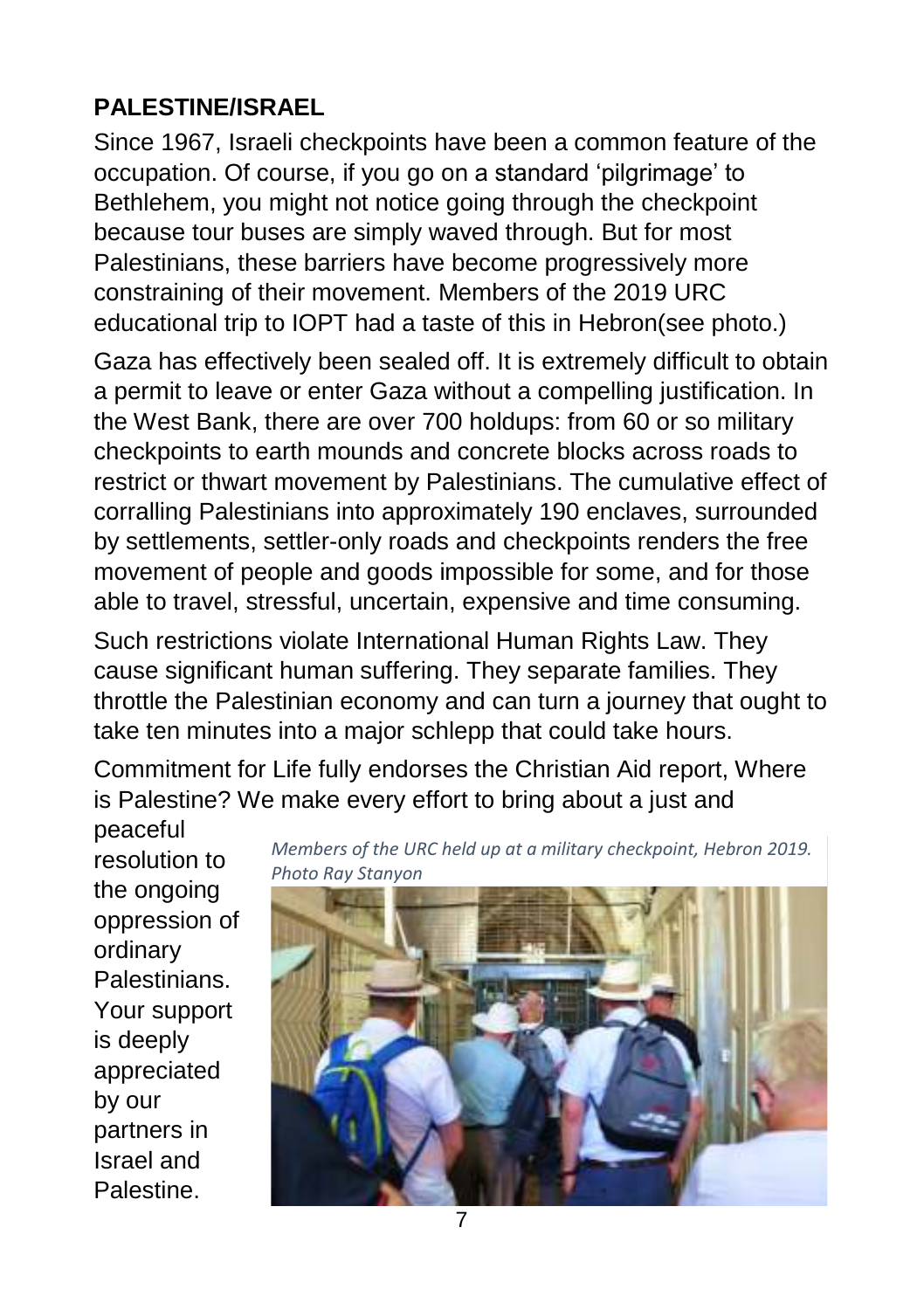#### **Prayer and Reflection**

It helps, now and then, to step back and take a long view. The kingdom is not only beyond our efforts: it is even beyond our vision. We accomplish in our lifetime only a fraction of the magnificent enterprise that is God's work.

Nothing we do is complete, which is a way of saying that the Kingdom always lies beyond us.

No statement says all that could be said.

No prayer fully expresses our faith.

No confession brings perfection.

No pastoral visit brings wholeness.

No program accomplishes the Church's mission.

No set of goals and objectives includes everything.

This is what we are about.

We plant the seeds that one day will grow.

We water seeds already planted, knowing that they hold future promise.

We lay foundations that will need further development. We provide yeast that produces far beyond our capabilities.

We cannot do everything, and there is a sense of liberation in realizing that.

This enables us to do something, and to do it very well.

It may be incomplete, but it is a beginning, a step along the way, an opportunity for the Lord's grace to enter and do the rest.

We may never see the end results, but that is the difference between the master builder and the worker.

We are workers, not master builders; ministers, not messiahs.

We are prophets of a future not our own. Ken Untener, Saginaw.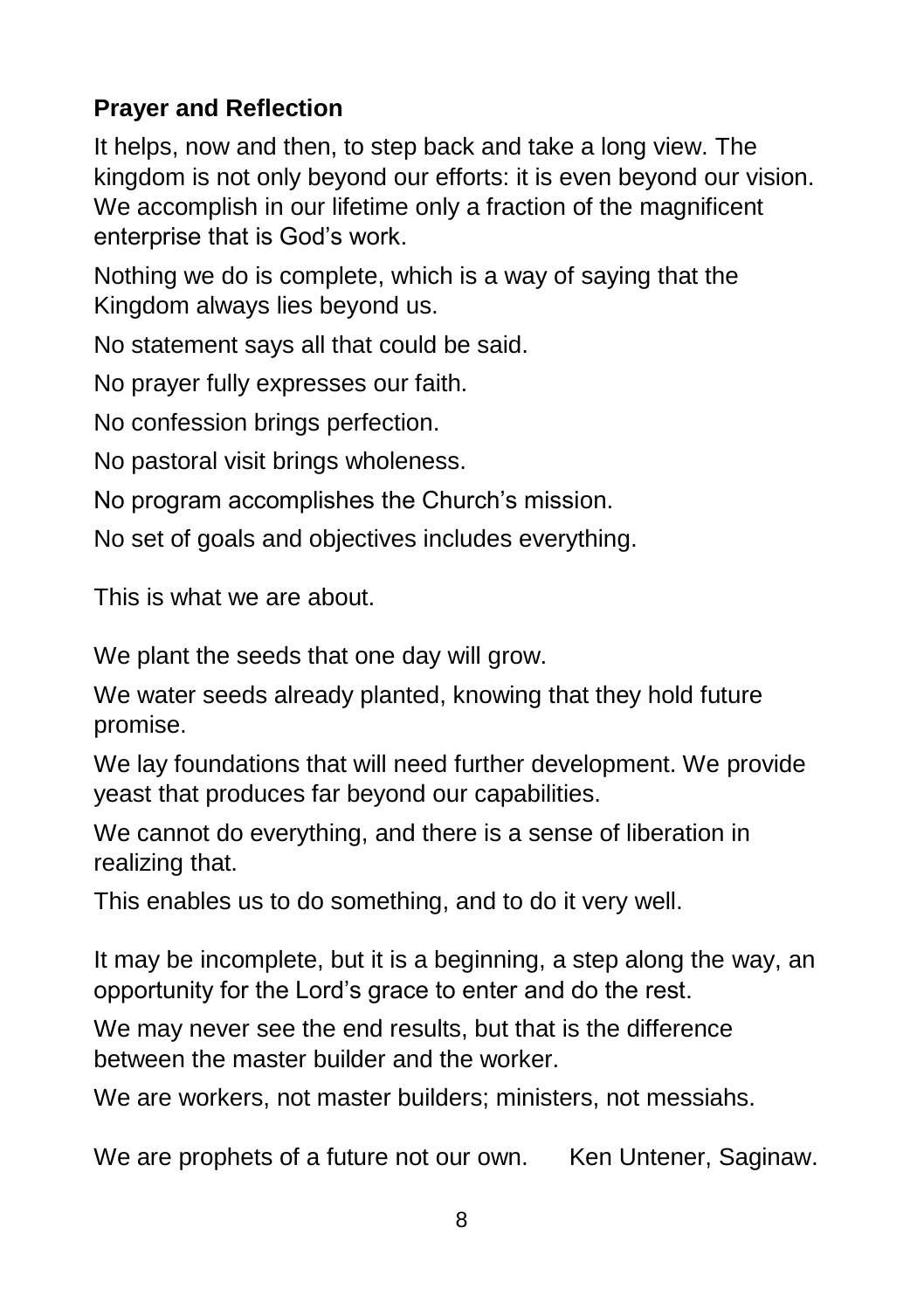## **Patricia Long**

26.09.1939 - 28.04.22

Patricia's story begins and ends in Grays. She was born two weeks into the Second World War, an eventful time for all families but even more so for the White's as her father, Edward, who made his living as a carpenter, had put his hand through a circular saw on the day war was declared and was left with stumps on his right hand. Fortunately, in time he adapted and continued working, and was able to write and roll up his own cigarettes.



The family lived in 35 Chapel Road, Patricia, her father Edward, mother Lillian, and sisters, Margaret and Joan.

Patricia didn't have the best of childhoods. She suffered from a severe skin problem, which took many years to diagnose, treat and effectively cure. She was allergic to the sun and her skin would turn red, lumpy and itchy. It wasn't until she was in her teens that she went to a private doctor and then a specialist clinic in London who diagnosed it and then was treated by spending increasing amounts of time under ultraviolet light. This became an annual treatment, transferring to a more local hospital, and eventually it became less of an issue in later years.

She attended Little Thurrock primary school until the Home Guard took it over, and then Miss Hatrick took classes in Mrs Lummis' front room. This did mean that when the air raid siren went Margaret had to walk round to collect Joan and then Patricia, before getting home to the shelter. Using the shelter didn't last too long though. As soon as a mouse ran across her mum's face one night, it was decided that a mattress under the dining table would suffice. Well, for most of the family that is, her mum decided that standing in a cupboard was preferable. It was also in a cupboard that Patricia was found by her mum after she'd left the cinema because of an air raid. Her father was supposedly in charge of supervision that evening, but somehow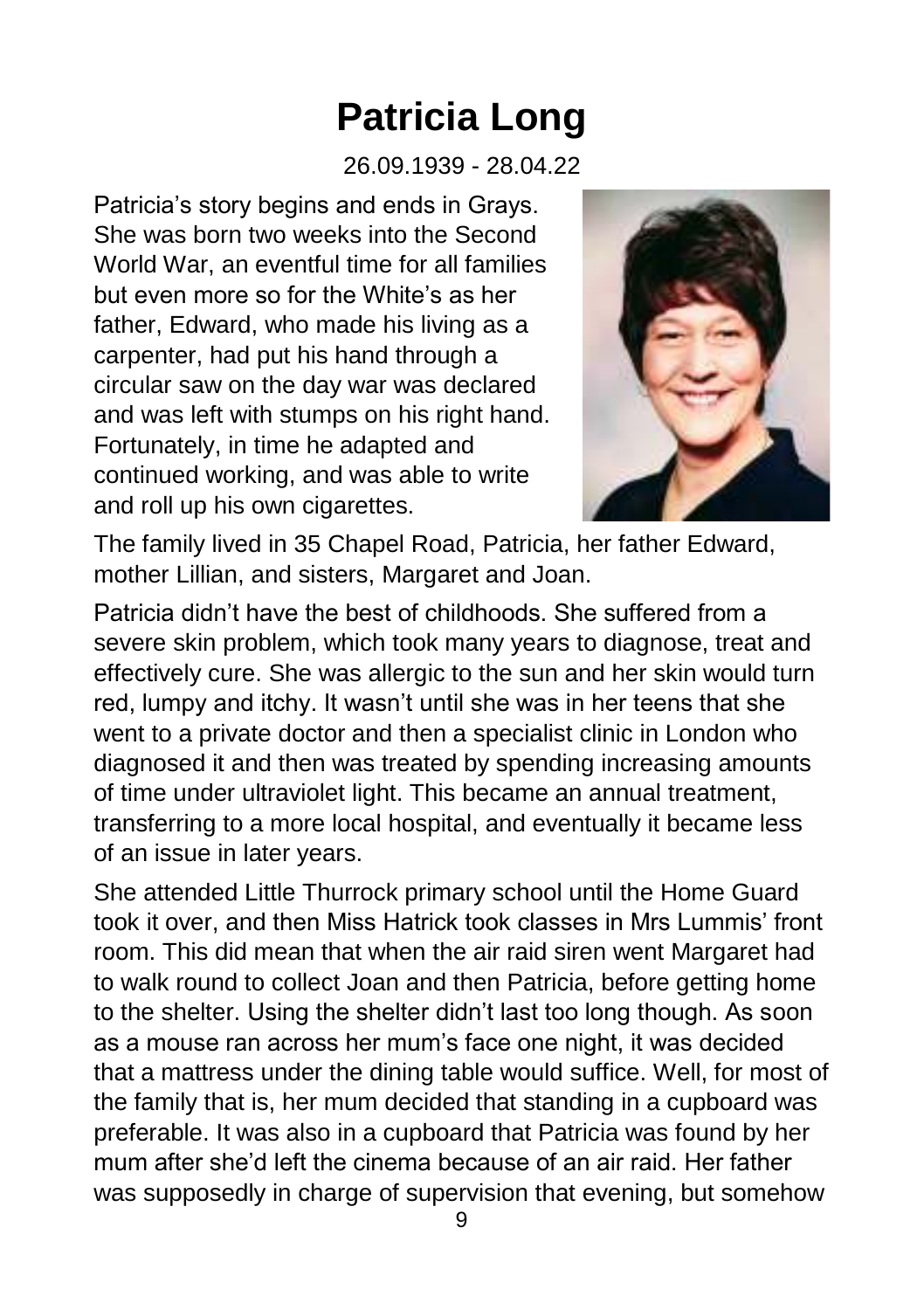Joan had managed to shut Patricia in the cupboard – nether parent was happy.

Despite occasional mishaps, the sisters were very close. Playing together in the street, in the field at the back, or collecting shrapnel. She even went with each sisters when they were courting. Her sisters, with Margaret's sporting talents and Joan's abilities with needlecraft, impressed her. A close-knit family, which Patricia continued and encouraged with her own.

Her first job was found for her by uncle Peter, of Piggs bakery fame, in the office. She also worked at Tunnel Cement, P&O, very briefly for M&S, and then as a lab assistant at Torrel's School and finally at Thomas Edward's before she retired.

It was at Tunnel Cement that she came across Leonard in the canteen. He was in his late teens, just out of the forces, and had asked a friend to ask her out for him. This received the reply, 'If he wants to ask me out, he can do so himself.' After managing that, Leonard also needed to then be vetted by her father and overcome his 'west Thurrock' roots. This he did and, as well as to court his daughter, permission was also given to borrow his bike. Patricia and Leonard went dancing together and taking the ferry to the clubs in Gravesend. They were married in February 1964 at St Mary's, Little Thurrock, thanks to Mr Wilkinson. He happened to live within the parish, Patricia did not, but she had spent much time with him and her father riding on his horse and cart and helping out with the pigs and horses and his address was entered on the form. St Mary's was preferred to St John's, as apparently it was a 'proper' church.

They made their home on Connaught Avenue and their family grew with Andrew in 1966 and Phillip in 1968. She clearly encouraged the relationship she had with her sisters between the brothers. This was proved with some of Andrew's friends being surprised when finding out that Phillip was his brother, and not just another friend.

She was a protective mother, being very clear what to do and when to do it. Allegedly, they were not allowed to cross the road by themselves before they were 22.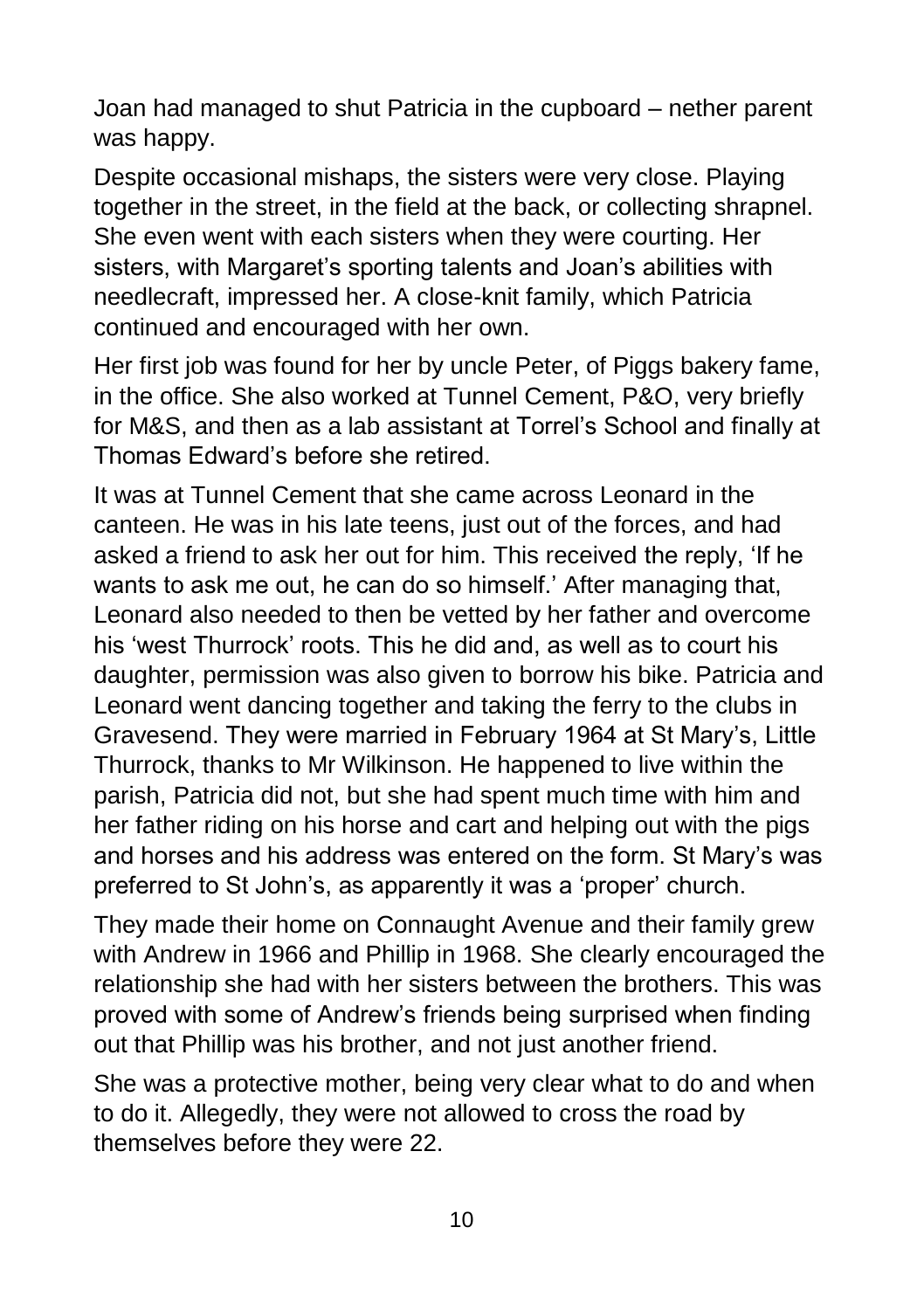She was also incredibly fond of her nephews, Paul and Robert, and her niece Sarah, whom they saw often.

Patricia and Leonard's home became a gathering point. After a night out the brothers and their friends would gather, and Patricia would be up at two in the morning making toast. There were limits to her accommodations though, one Christmas Eve after she had returned from the Watchnight service with some of her neighbours who also attended Grays URC, the curtains were drawn when Andrew and Phillip rolled in and only got as far as sleeping on the garden bench outside.

Appearances were important to Patricia. When the boys had a fight in Bradleigh Avenue, it was the location and who might have seen them that was the priority. It was also who else may have seen him when she spotted Andrew coming out of a betting shop.

She was also a worrier, had the tendency to complain, but was never rude and always caring and sociable.

She was keen to provide food, even though this wasn't where her talents lay. Toast was always a bit on the burnt side and recipes seemed not always that easy to follow, but she enjoyed baking and trying to improve.

She liked to laugh, to read novels, autobiographies, her Bible and maps. Whenever someone was going on holiday, she would look up where it was.

With retirement came the arrival of grandchildren to look after, and to spoil with sweets from Sainsbury's and crust-less sandwiches – in case they choked. Part of her worrying was how incredibly early she'd send Leonard out to collect them from school. She was very proud of them, and also a little competitive when it came to sharing their achievements with friends. It was also at this time that both she and Leonard went from 60-a-day smokers to non-smokers.

She loved her house and garden. Being part of Grays URC, U3A, socialising at the Thames Board, Rummy Club and Bingo. And most importantly her family.

She was definitely a character and she will be sorely missed.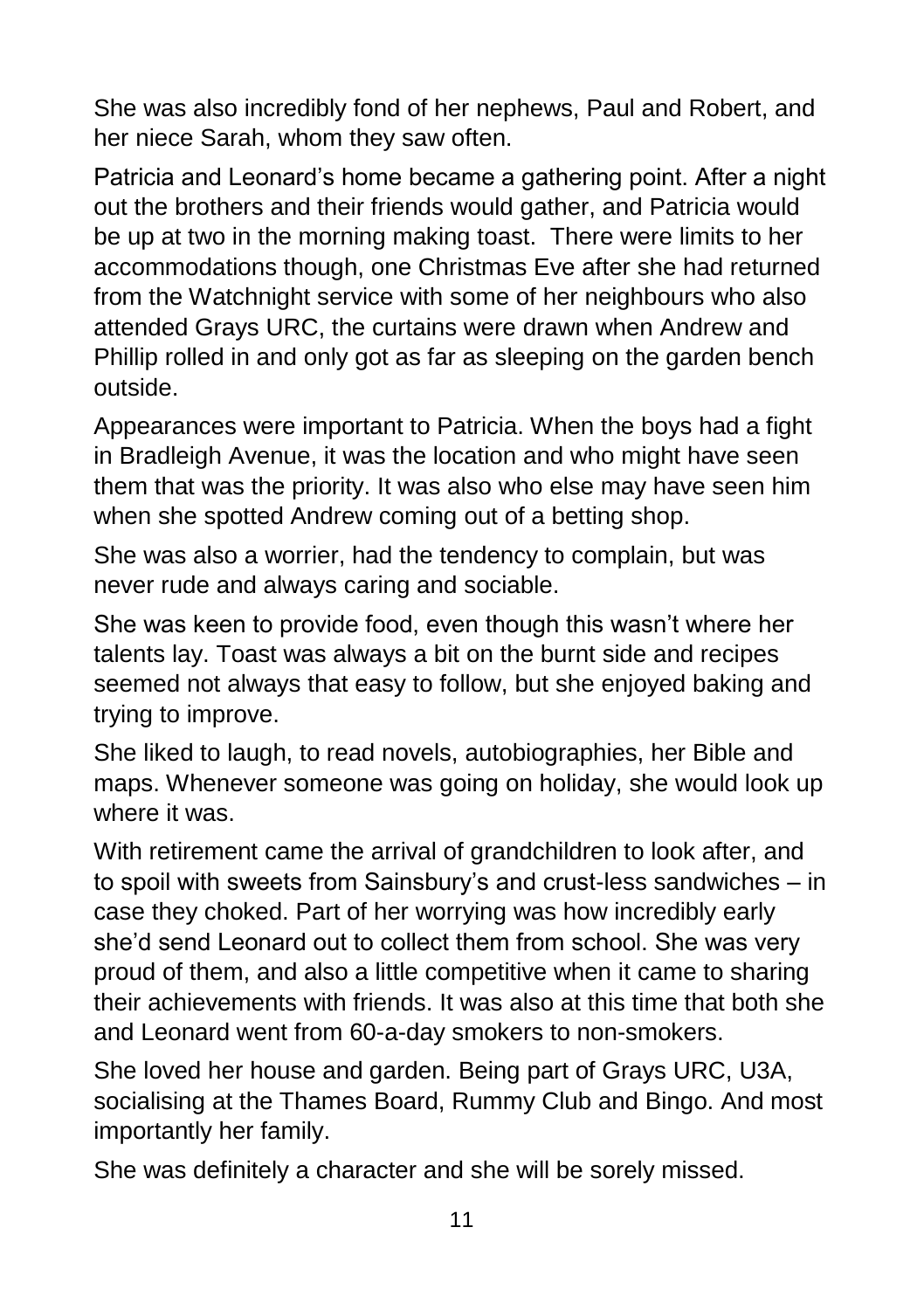#### **1 Corinthians 12:3b–13**

You can say the words, but they do not mean anything unless they are backed up with commitment, devotion and action.

Calling Jesus Lord, rings hollow unless you model his way of being, his teachings, and his devotion to God. Calling Jesus Lord, means his call on your life has priority. It means that the rulers of this world, your very self, and those that you love and ally yourself with, are in second place to the way of Christ.

His first followers declared this and in doing so denied that Caesar was Lord. They pledged their allegiance to a peasant, executed as a rebel, rather than to the might of the Roman Empire that held sway over every aspect of their lives.

Calling Jesus Lord is not just about being nice and turning up once a week, it is about being open to being transformed from your very core. Calling Jesus Lord is also a spiritual declaration. All the things you do and say feed in to this, but when you enter into silence and repeat those words you place yourself in communion with his followers in this, and every age, and with God.

Everyone has gifts. The Spirit of God abides within us, around us, and beyond all that is. We all have something to contribute to the common good.

We beat ourselves up that we do not have the 'important' gifts, or perform the 'special' activities but the key is the Spirit. It is not what you do, but that you rely on the Spirit to do it.

In those blessed moments of communion in the Spirit, words of wisdom and knowledge, affirmation of faith, the bringing of wholeness, seemingly impossible transformations, inspired messages, discernment of God's will, mystical experiences, and clarity from confusion, are all possible. It is the Spirit of God that is at work, not us by ourselves. It is the Spirit that empowers and moves in, through and with us.

It is the Spirit that unites us in Christ. We are all vital to living out the life of Christ. We are all equal, whatever part we play. It is the Spirit that transforms us from who we were into Christ's body, and the health of the body relies on each of our unique contributions. Jesus is Lord. Amen.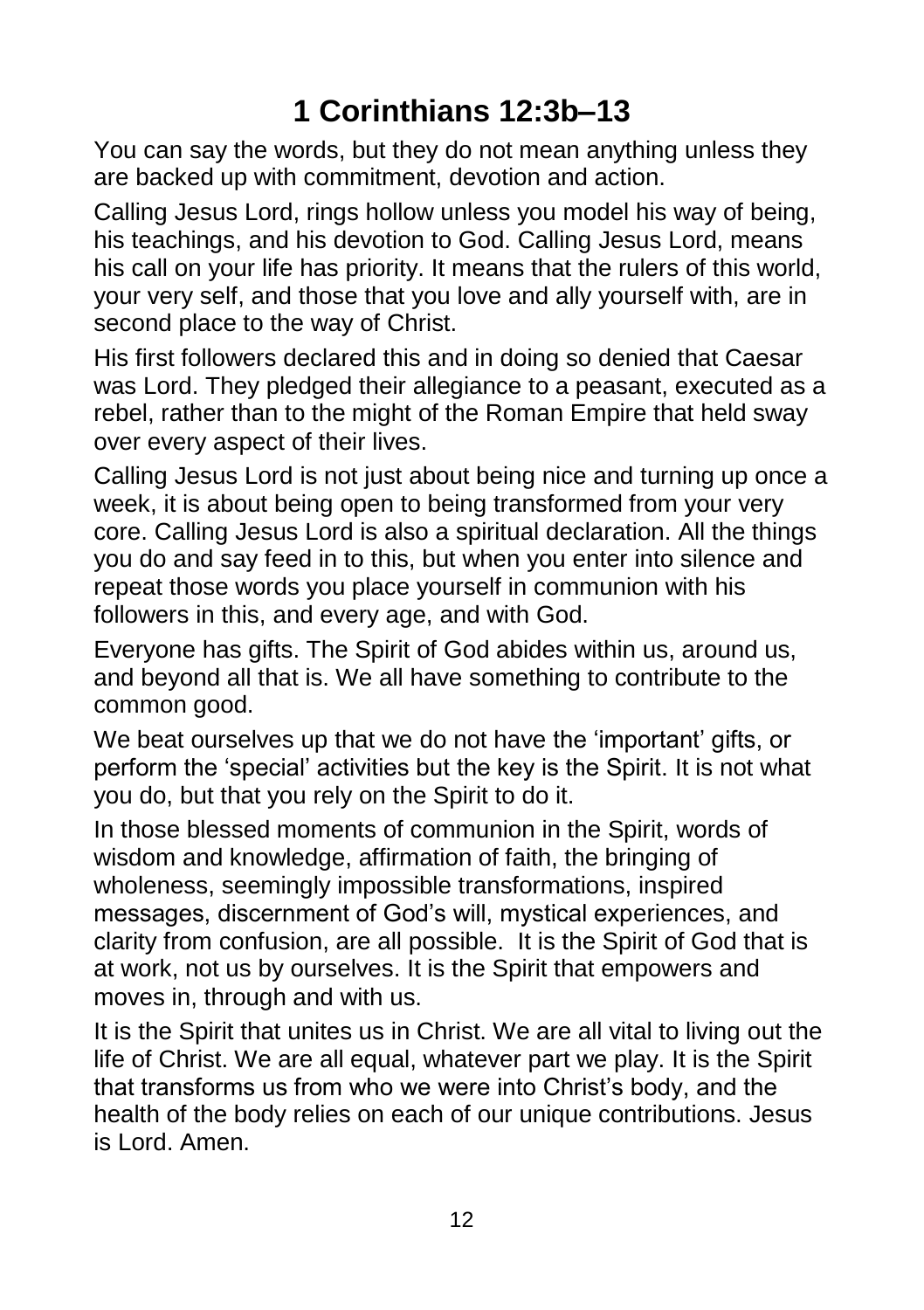### **Joyce Mary Goldsmith**

1 February 1928 - 4 May 2022

Mum was a good woman, a very good woman. She was always smartly turned out, taking a pride in her appearance, and very houseproud. She was strong willed and would not be told what to do; if she did not believe that it was the right thing to do. Mum gave so much more during her life, in helping family and friends, much more than she received back. Mum did regret that her life had not taken her on a more exotic journey, but her family would come first, and her own desires second.



Mum was born just over 10 years before the onset of WWII, the eldest child of Wini and Alf Lobley, who would be joined by two younger brothers, and a cat or two. Early in wartime, Mum was evacuated, like many children to the countryside, in her case to Pewsey, in Wiltshire. But that did not work out, and in no time, Mum was back home, to spend the next 5 years of the war, in and out of bomb shelters, during regular air raids, and listening to the Kings' broadcasts on a crackly wireless. Once the war was over, Mum took up employment at the local council. A few years later she would be celebrating with crowds in the Mall for the Queen's coronation and would continue to enjoy documentaries about the royal family up until recently. Mum also would travel to see family relatives in coastal towns, like Broadstairs and Great Yarmouth, by catching a ferry from Tilbury Docks, and she was always close to her Aunt Em, who lived locally.

In 1960 Mum married Peter, my Dad, and by September 1961, Tracy was born. This was followed by a miscarriage, before I arrived in early 1965. With a small child and baby to support the swinging 60's would pass them by. Mum always enjoyed ballroom dancing, and the music that accompanied it. One modern song that Mum did like was Ralph McTell's signature tune from 1969, The Streets of London. They continued to enjoy ballroom dancing throughout their marriage, also being big fans of the original TV show "Come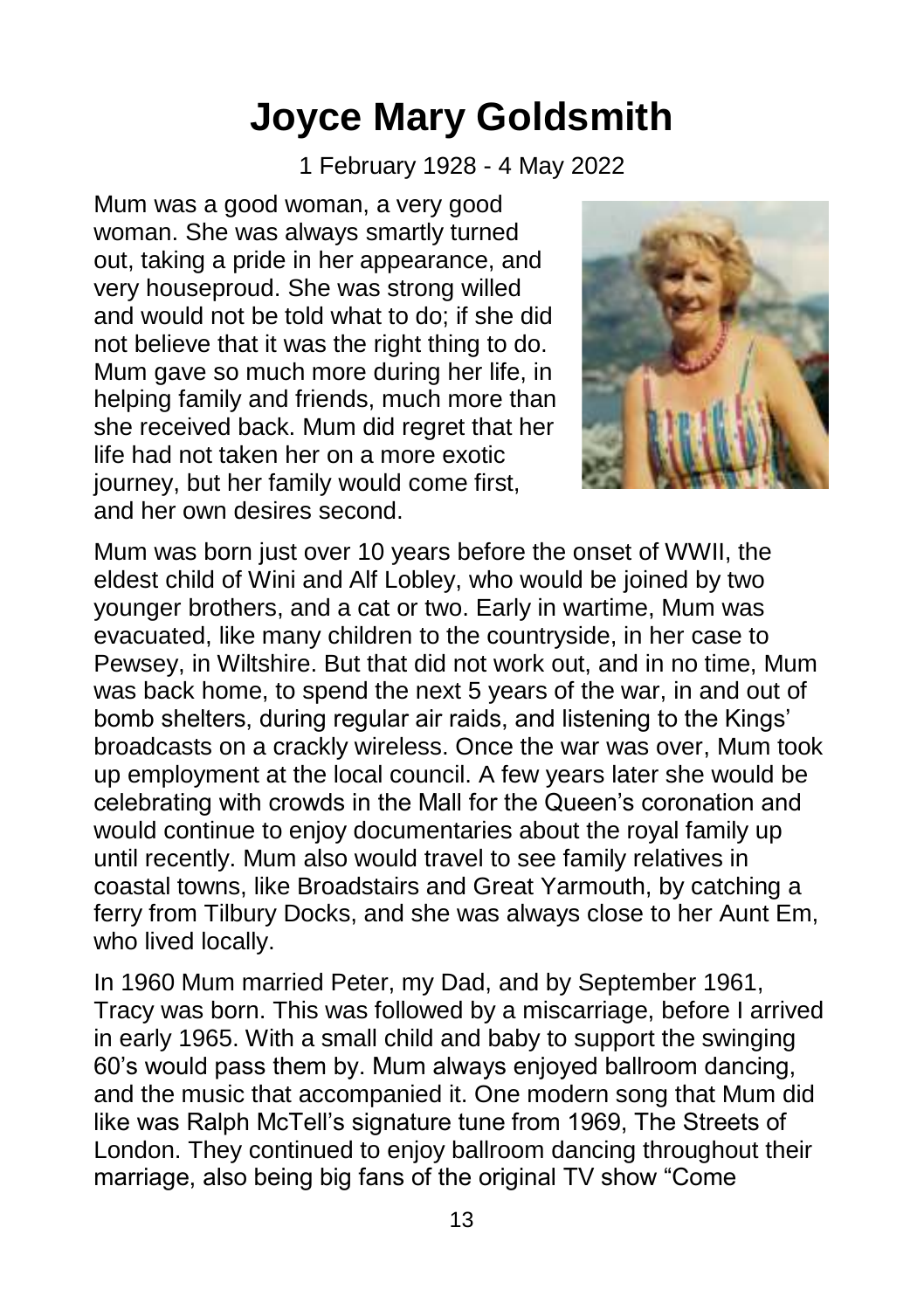Dancing" and the latter day "Strictly", dancing right through until Dad was no longer able.

Mum had to raise two young children during the tough economic times of the 1970's, which must have been a strain. But Mum came through those times, growing into an excellent housewife; a term that she might not appreciate. We always ate a hot two course, homemade meal, each night. Mum would knit us woollies, she could sew homemade dresses, drive to get the weekly shopping, and had to do all the washing, with just a manual machine. We never had much back then, but our parents were always there for us, and the little we had, we were happy with.

Our first family summer breaks were spent at a holiday camp in Norfolk. One year, with my arm broken and in plaster, and my body surrounded by a large cardboard box, Mum entered me in the fancy dress competition, as a one arm bandit slot machine. How did Mum have the time to do that? We were on holiday, in a small chalet, with minimal amenities, and so much to do. Mum did that, because making her children as happy as she could was her main concern.

As the years went by, our holidays progressed to other English seaside resorts, and as the package industry evolved, by 1976 we took our first flights into Europe.

I think our last family holiday, was to the Italian lakes, which was probably the most enjoyable vacation that we ever had. Mum loved Italy after that, returning there many times, it became her favourite country. Later they also enjoyed visits to the Portuguese Algarve, before it became on the tourist map, and back then was full of fishermen, small harbours, and quiet local towns.

By 1976, Mum was ready to return to part time work, and took up the role of secretarial assistant to the head at Quarry Hill Junior school. She became close friends with many of the teaching and support staff and would go on to spend 15 happy years working there. From the mid 1970's Mum started regularly attending the URC. For the next 40 years, Mum would attend church most Sundays, often arranging the Church flowers, helping with the fund-raising Bazaar's, and knocking on doors to support Christian Aid week.

Mum also found time to care for her own Mother during her elderly years. She had been widowed now for a couple of decades, and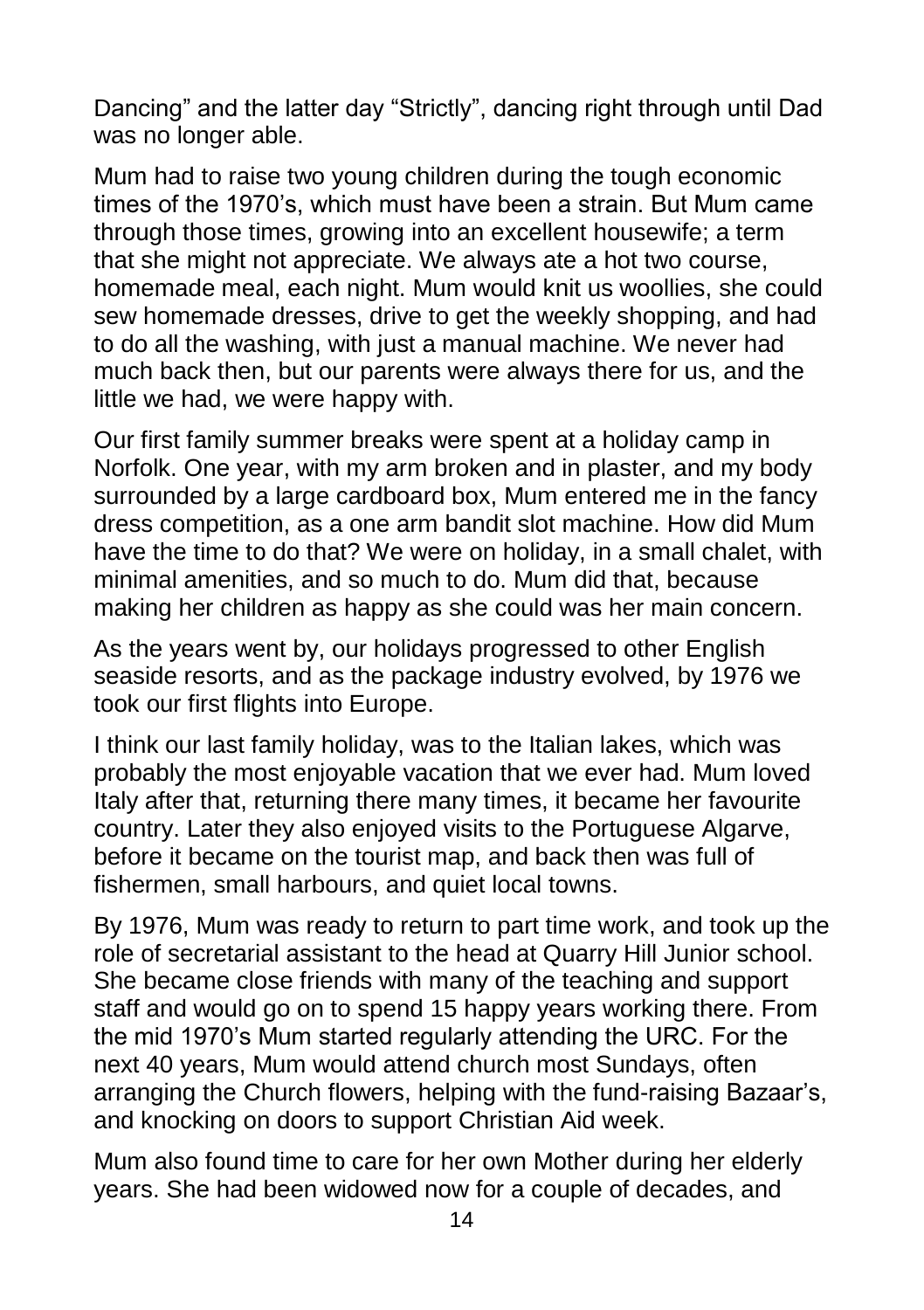was living alone, yet Mum was able to cook an extra meal for her, and, along with help from Dad, took care of all the household chores.

By the 1980's, times were changing. TOTP's was regular viewing on a Thursday, and one night in November 1982, Boy George and Culture Club, arrived on our screens. When I told Mum that the person singing was not a she, but a he, along with most of the country, she could not believe it. Well George soon won her over, with his charming banter, and catchy tunes. Even in recent times, Mum would ask, how is George? Is he still singing?

In 1985, Tracy married. Mum was pleased, having known John Webb for most of her life. By 1990, Mum became a Grandma, when Sarah was born. Now retired, it would be time to slow down, after of all those years of labour, and find the time to enjoy some hobbies she had missed out on, like gardening, visiting places of interest, dancing, to name just a few. By 1995 a second grandchild arrived when Sam was born, and surely, we were heading for a happy ending.

Life took a sudden turn when, out of the blue, Tracy was diagnosed as terminally ill, and would be taken from us, before Sam had reached 5 months old. Mum and Dad, were about to go from part time grandparents, to full time parents, not just for a day, a week, a month or a year, but for the next 15 to 20 years; and that well deserved retirement, would now no longer arrive. There would be meals to be planned, bought, cooked, and much, much more. Mum and Dad tried to provide the children with as near a normal childhood as they could, and in return, all she would say is "just don't forget me".

Next, Mum's sight began to worsen. No longer able to drive, macular degeneration was taking its grip, and as time would pass, the condition would go from bad to worse. During the 1990's Mum saw Martin Offiah, the rugby star, on TV. Oh, how we laughed, when Mum said he look like Steven Brace, when really, maybe this was just due to her deteriorating eyesight. As the condition worsened, Mum would go on to chop into her own finger with the secateurs, and then to complain when a pan of water would not boil, only to find out, that there was not any water in the pan to start with. Dad now had to become Mum's eyes.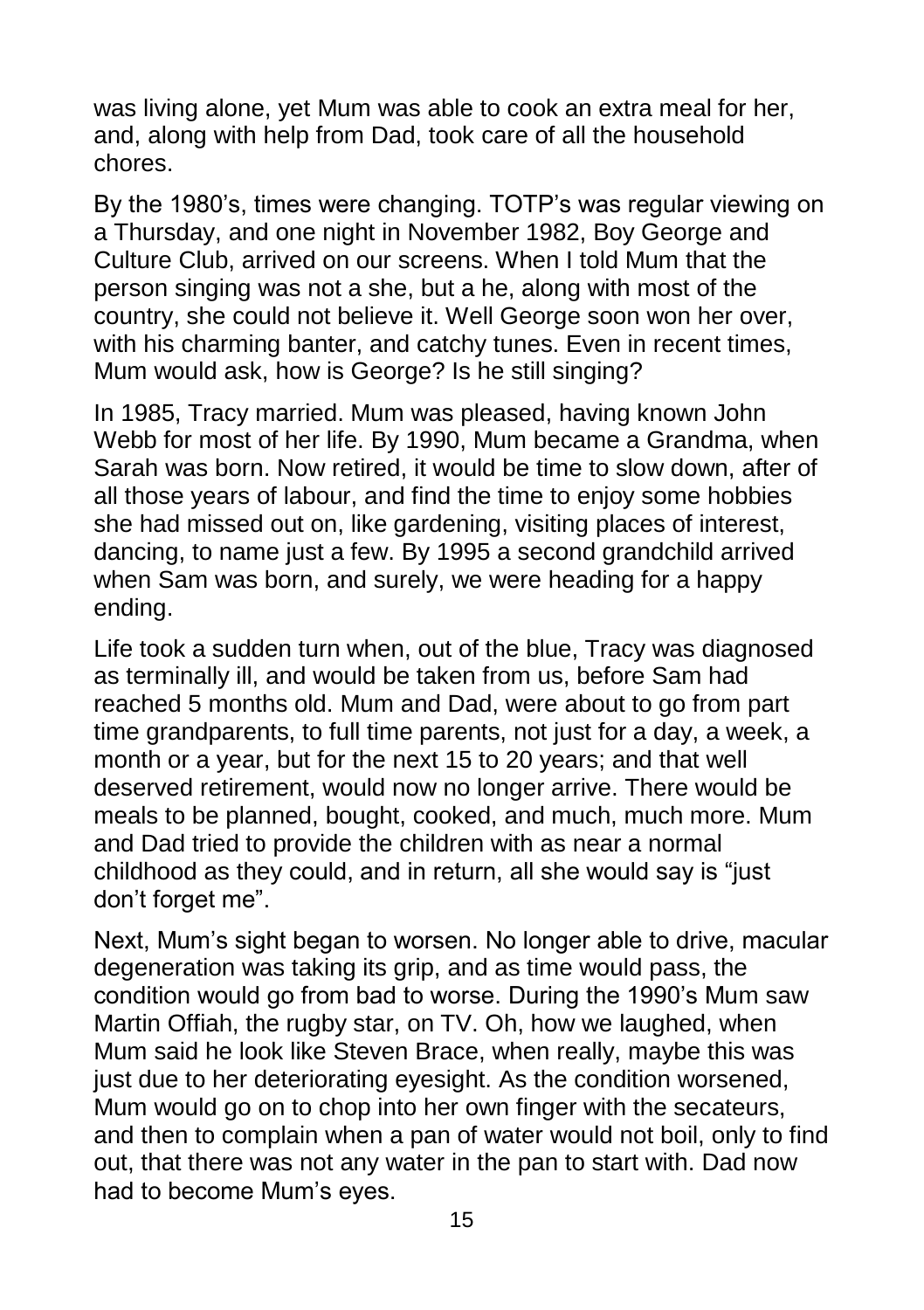Then, Dad started to look unwell, he was more poorly than we realised, and soon he was gone. Mum had lost her partner of the last 54 years, she was now lonely, and probably fearful of the future, as realistically she could no longer cope on her own. I would try to step into the breach, if not filling my fathers' shoes, at least being there to pick up where I could. This brought Mum and me much closer than we had been in my childhood, I would take on more and more tasks, that she could no longer do, as slowly our Mother-son roles reversed. This would have been a nice time to go on holiday together, but with severely impaired eyesight, Mum now felt uncomfortable outside of her own home. So, effectively housebound, the best I could do was to try and keep Mum as comfortable as could be in her own home, along with the occasional trip to the Whitmore Arms, for Sunday lunch.

As Mum became more chair-bound, than house-bound, there was more and more to be done, and I would try and compensate as much as was possible. Mum was still able to enjoy some TV programmes, especially those where vision was not so important, like "The Chase", and "Great Canal Journeys", another pleasure would be sitting in the sun in our garden, though her beloved flowers, like heavenly blue, could no longer be seen.

When Covid hit, and I saw at close hand how serious this virus was, I feared bringing the disease home to Mum, yet I had to go out, and buy the groceries. Luckily my work was very understanding and allowed me to spend the full 2 years WFH, during which time, I lived as cautiously as I feasibly could, and with some help from Davina, we made it through. In some ways we were lucky, Covid allowed me to be around Mum all day, just at a time when she needed that level of care. Throughout the pandemic, Ann, who first cut Mum's hair back in the 1970's, continued to visit, those regular appointments gave Mum the routine she needed.

So, let me finish, as I started. I was most fortunate to be my Mothers' son. I will never forget what she did for us all, and I hope I will dry my tears, laugh again, and be able to live in her memory.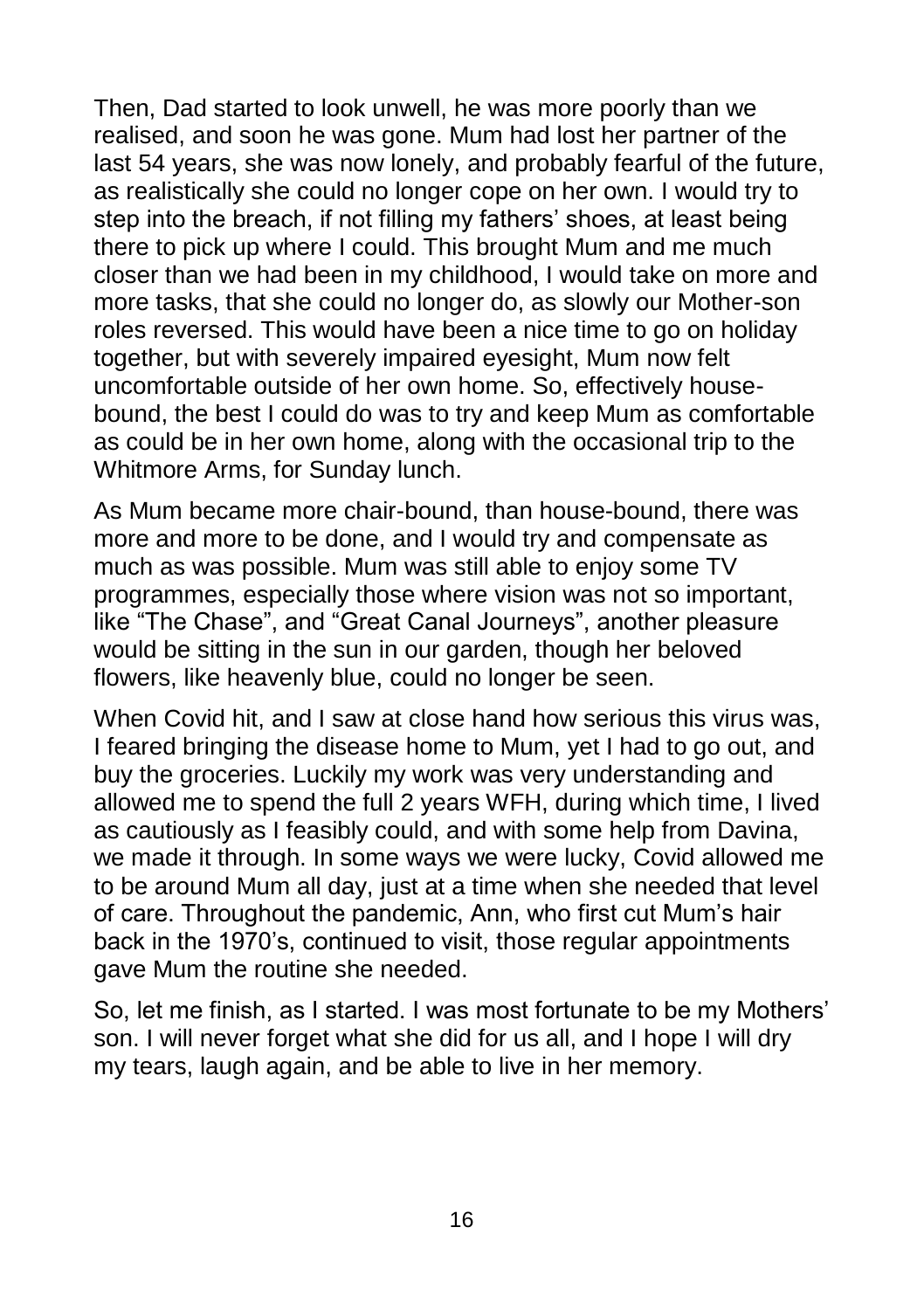

Hello to you all from Corringham **Warehouse** Following the recent Government announcements many of us have been reflecting on the measures

announced by the Chancellor last week. Many of us warmly welcome the support the UK government has finally put in place for people on the lowest incomes. Whether it is enough remains to be seen, but at least it is a start.

It appears that The Chancellor has listened and has responded. He has certainly done the right thing by investing in our social security system (it certainly needed it) – the most efficient and effective way to support people on the very lowest incomes who are often in need of your support. A huge step in the right direction – providing support through this crisis and a commitment to increase benefits next year in line with September's CPI inflation rate.

We know from the pandemic that this kind of support will protect many people who are facing hunger and poverty. This is exactly the type of investment we need in our social security system to help reduce the number of people who need and rely on our support – not just during a national crisis, but every day. Benefit related issues make up a large amount of requests.

The announcement also shows it should be and can be our social security system, and not food banks, that provides families with the stability and security we all need to ensure we are all kept warm, fed and dry. We cannot let this be a one-off. Yesterday's pledge of support to protect people proves that change is possible and that our voice is being heard.

The price of some budget food items have risen by more than 15%, according to new data, with pasta showing the steepest jump over a year. The lowest cost version of pasta rose by 50% in the year to April, said the Office for National Statistics (ONS).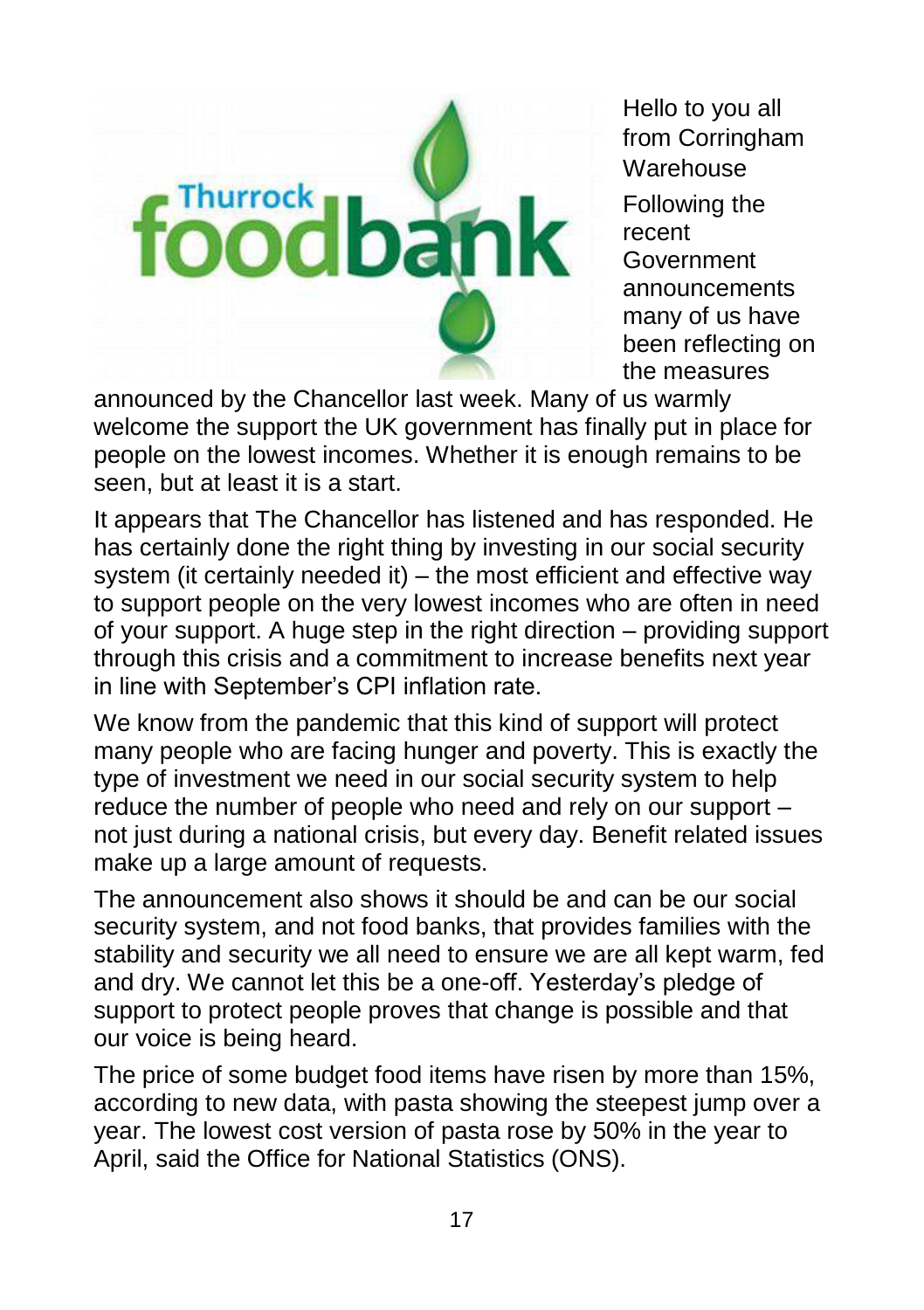Household staples such as minced beef, bread and rice also recorded large increases.

But the average price rise of 30 budget food items at supermarkets was 6.7% - although slightly below the rate of inflation. This reflects the "reality for millions of people in the UK puts us in a stronger position to campaign for things like better wages [and] a higher uprating for benefits".

Every donation, however large or small, is so very much valued and is so important to us.

This week's list of items that we have lower stocks on include: Jam, Tinned meats - Spaghetti Bolognese, Tinned Curry, Sausages & Beans etc, Tinned Fish, Sponge Puddings, Tinned Custard, Rice Pudding, Fruit Juice/ Squash, Savoury snacks, Dried Noodles, Long Life Milk

Thank you for your continued prayers and support, as we continue to support those in need across Thurrock, it is really valued at this time.

We are still looking for help at our Summer Tesco Collection, this is a vital contribution to our stock levels, so if you can spare a few hours to help either as an individual to join the team or as a group then we can also accommodate that., please do not hesitate to contact us.

If you would like any clarification or further information on our work please do not hesitate to contact me.

Best regards, Pete Newall, Operations Manager Thurrock Foodbank

01375 416200 https://thurrock.foodbank.org.uk/

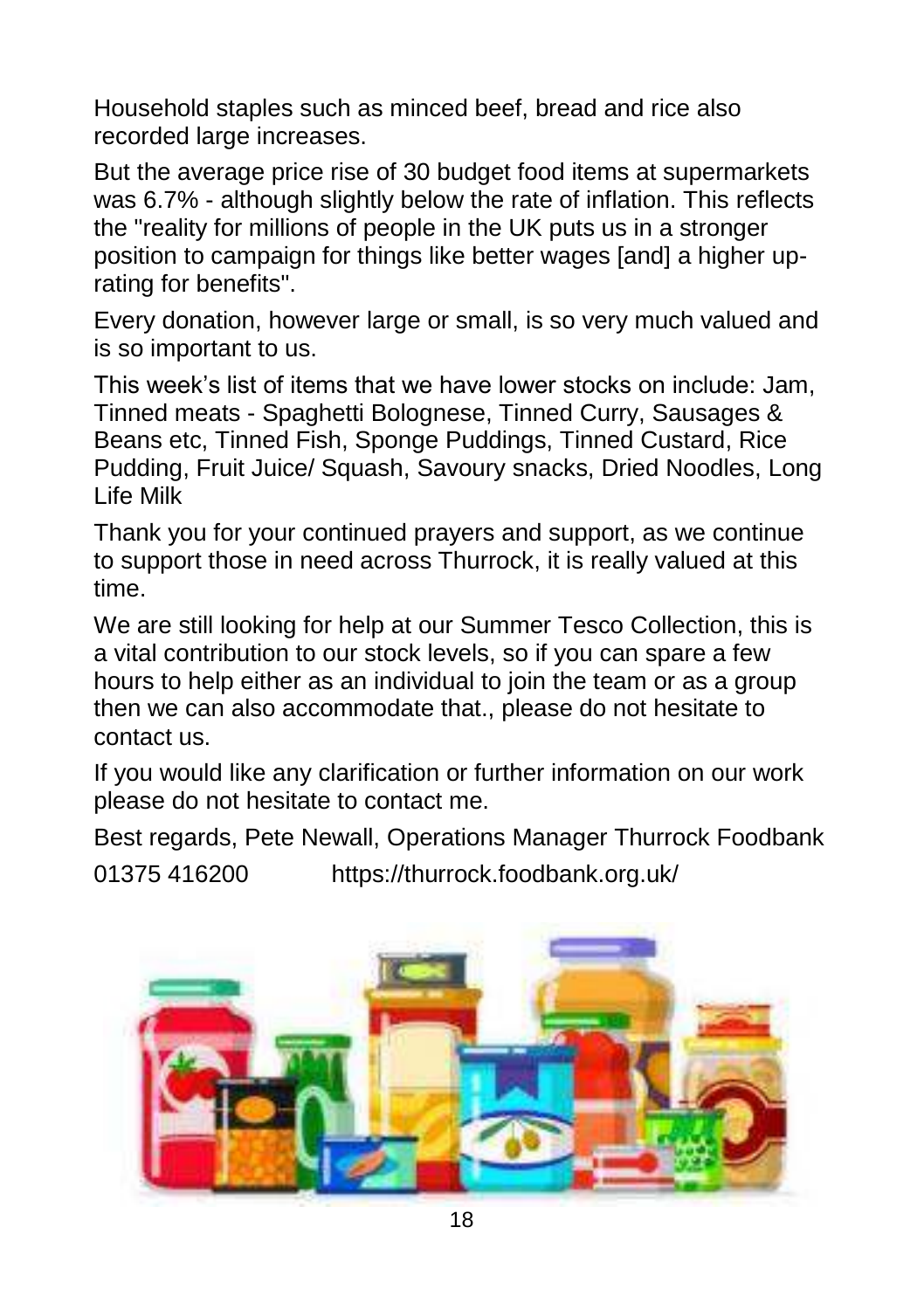## **A test of Character**

The last couple of years have been a testing time for all of us. All aspects of our lives were tested and, for good or ill, our characters have shone through. When our character is tested and we fail, we need to accept it, take the consequences and make amends.

We have positive examples from Jesus: in the wilderness, Gethsemane, before the Sanhedrin and Pilate, and on the cross, but also some debatable ones: Syro-phoenician woman, telling off James, John, and Peter, and the tables in the Temple. Sometimes Jesus learned from the encounter, in others was completely justified.

Our nation's first servant, prime minister, has presided over a team with seemingly no regard for the hardships and sacrifices made under lockdowns and appear to have now 'gotten away with it'. The multiple crises of Ukraine, cost of living, Northern Ireland and energy costs are put forward as reasons to 'move on'. Mistakes were made, have been acknowledged and now we are urged to forget. Even though we are urged to 'move on', there seems no end in sight as reports raise more questions and further inquiries continue.

Public life at its best serves the common good. The priorities shift, different groups benefit and others find life harder, but the realities of elections prevent outright negligence. We hope our elected officials will act responsibly, be accountable, honest and honourable. We accept that self-interest will come into play and we trust that their consciences, colleagues and the media will reign in any excesses.

It feels as if we are now living in a post-consequences world. In the face of disgrace or failure, it used to be taken for granted that the person would accept their fate and resign. Now it seems that the trappings of high office must be held onto at all costs and a storm of excuses, complications, distractions and fear mongering are stirred up rather than simply doing the right thing.

In no circumstances does the guilty party get to decide anything about how the aggrieved should feel. The driver who prangs your car doesn't get to decide what colour you repaint it, let alone constantly appear as a reminder of the accident. Whether we will be able to move on is in the hands of 359 conservative MPs. Our prime minister seems unable to do the right thing, hopefully they will.

**With every blessing,** *Rev'd David R. Coaker*